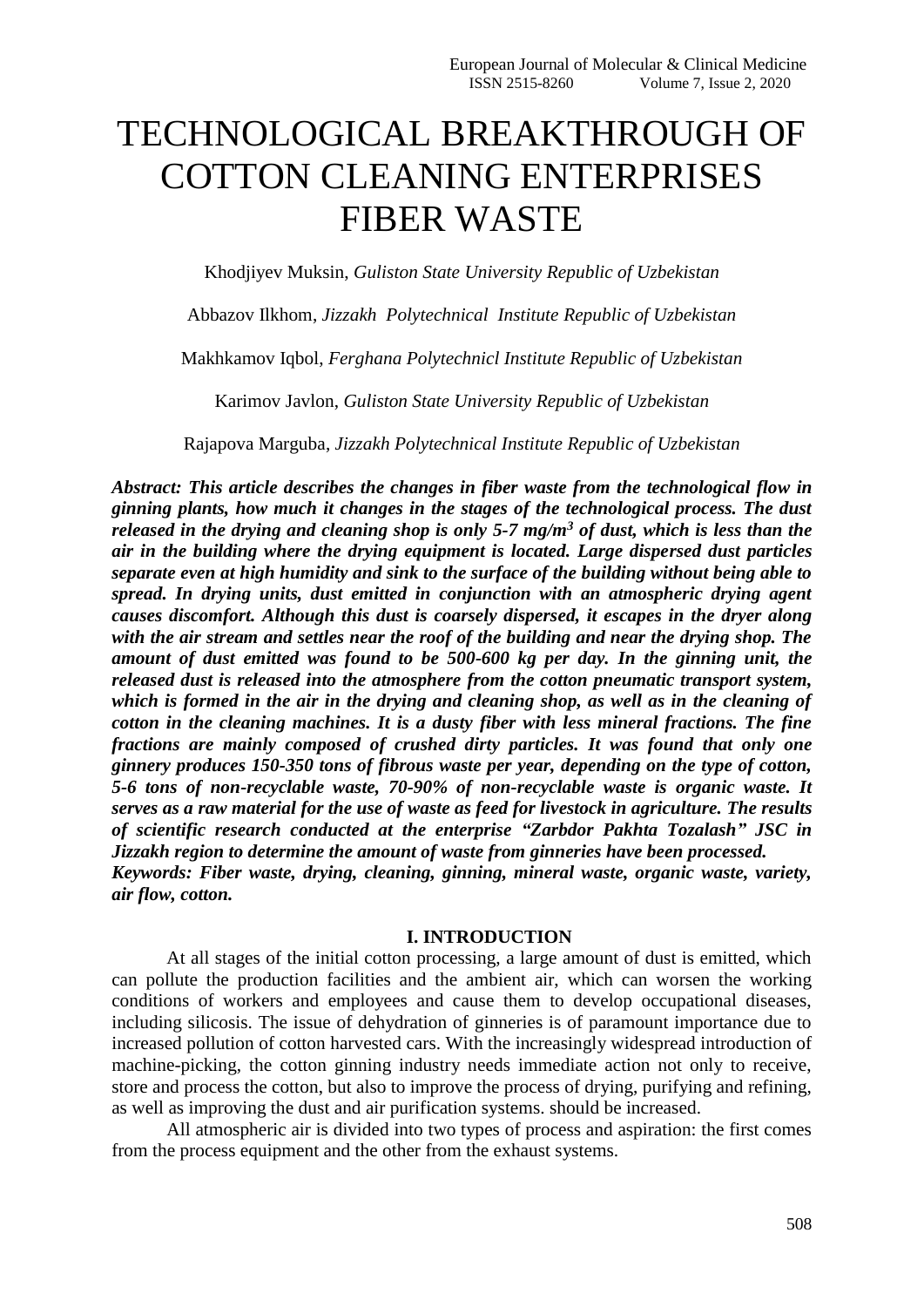In the technological processes of the ginneries, air transport is transmitted to the garment drying and cleaning shop. Depending on the location of the workshops at the ginneries, it will have two or three reloading points, which are independent sources of dust. The highest pollution in these points is  $1200 - 1500$  mg/m<sup>3</sup>. High-humidity low-grade cotton can be subjected to a large amount of dust leakage after drying. The dust emanating from the cotton pneumatic system is predominant with fine dispersion particles, mainly loose particles [1].

Most of the dust from the process of ginneries comes from pneumatic vehicles in the transportation of cotton and fiber.

# **II. LITERATURE REVIEW**

The first air carrier was used in 1893 by Dorfman [2] to unload grain from ships. The device's operating efficiency is small and consumes a lot of energy.

Nevertheless, it has been widely used in Europe for grain production. This is because airborne machines have a number of advantages over mechanical carriers.

Pneumatic transport has also been successfully used in grain processing, chemistry, and construction [3]. The development of science and technology has expanded the scope of pneumatic transport equipment. In particular, the emergence of new ways of transporting material in boxes and pneumatic transport [4] opened new prospects for this area.

In the cotton industry, pneumatic transport has been used since 1929. The first research of cotton pneumatic transport was carried out by Boris Levkovich. Later on, Bayduk made a major contribution to his development. He is the author of experimental studies on the interaction of cotton with air in pneumatic equipment, air and material resistance of pneumatic transport, material movement along horizontal and vertical pipes, radius of pneumatic transport, energy consumption in air transport [5].

Advances in scientific research so far have helped to improve the air transportation process, and, thanks to the use of many technical solutions created by scientists, the technical and technological parameters of the Cotton Vehicles have significantly improved. However, the development of science requires constant improvement of technology and technology.

### **III. RESEARCH METHODS**

Therefore, it is necessary to know the amount of air absorbed from each of the machines and equipment of the technological process (Table 1).

| <b>Equipments</b>                   | <b>Equipment suction location.</b>                             | The volume of<br>absorbed air<br>$(m^3/s)$ | <b>Output tube</b><br>diameter, mm |
|-------------------------------------|----------------------------------------------------------------|--------------------------------------------|------------------------------------|
| Cleaners Ch <sub>X</sub> -5         | The rear wall of the equipment                                 | 0,4                                        | 160                                |
| <b>OBM-A</b> fiber waste<br>cleaner | Dirty with dirty<br>unloading the screwdriver<br>from the hole | 0,25                                       | 140                                |
| Gin                                 |                                                                |                                            |                                    |
| 4DP-130                             | From the supplier                                              | $0,2-0,25$                                 | 125                                |
| Roll DV1M                           | From the supplier                                              | 0,2                                        | 125                                |

**Table 1: The volume of air absorbed from the main process equipment of ginneries**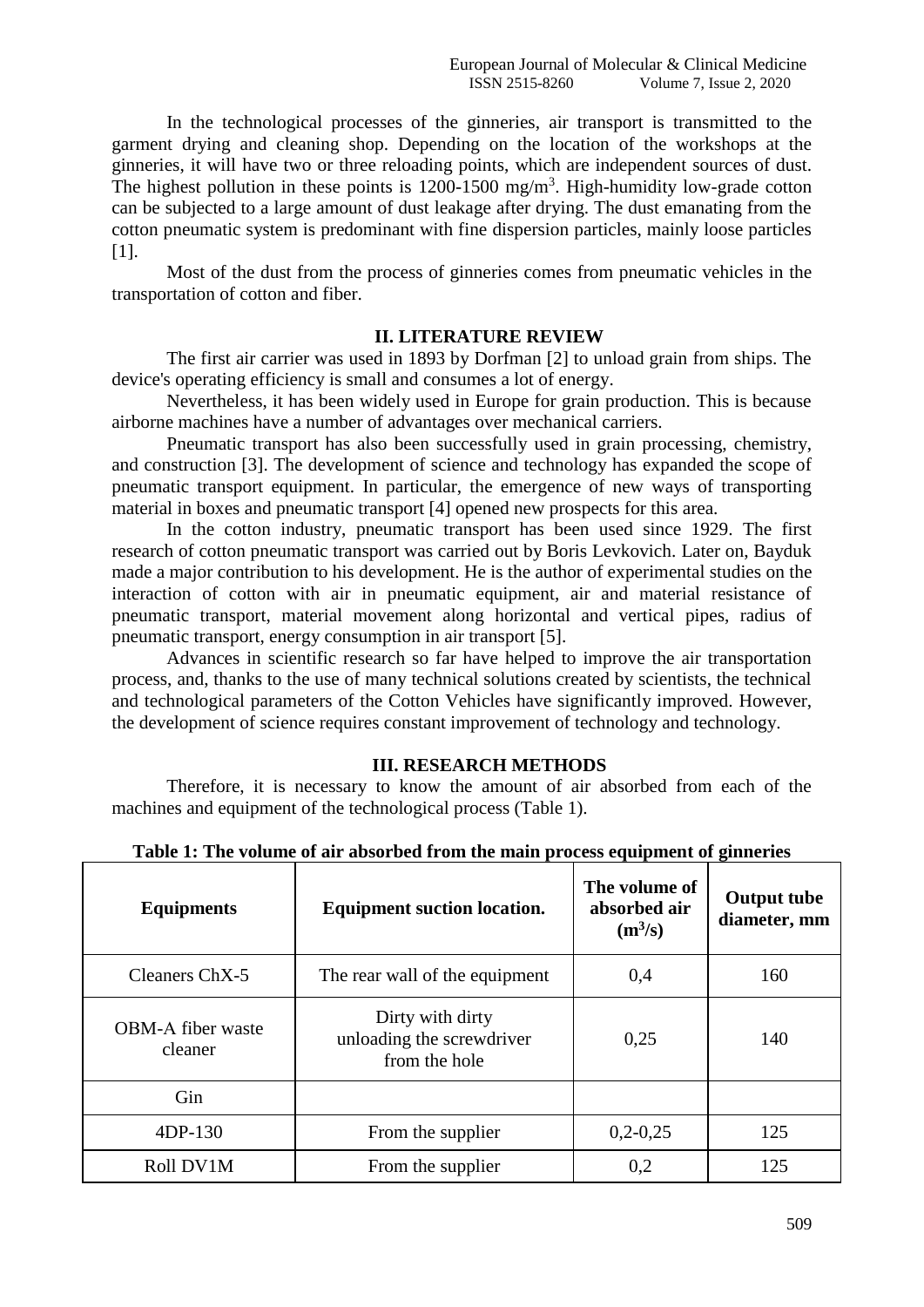|            | From 6 screws to linters                | 1,4  | 285 |
|------------|-----------------------------------------|------|-----|
|            | From 6 screws to linters                | 1,8  | 355 |
| Elevator   |                                         |      |     |
| For cotton | From the lower thigh of the elevator    | 0,2  | 130 |
| For seeds  | from the bottom leading drum<br>surface | 0,2  | 130 |
| For waste  | 150 mm away                             | 0,25 | 130 |

The dust from the ginneries' machinery disperses the air into the environment and pollutes it.

The dust from the dry-cleaning shop is less than  $5-7 \text{ mg/m}^3$  of dust in the indoor air where only drying machines are located. This is due to the high moisture content of the cotton into the dryers, which prevents the separation of fine dust from the mass. Large disperse dust, even in high humidity, decomposes and fails to disperse in the building.

Drying compartments cause dustiness in the drying compartments with an air drying agent. This dust, even with a rough dispersion, sits in the dryer along with the gas flow to the roof of the building and the ground near the drying shop. The amount of dust emitted is 500- 600 kg per day [7].

The current of the existing drying dews mines the speed of the drying agent moving from 1.3 to 2.5 m/s (depending on the performance of the drying drum and the humidity of the cotton drum). This velocity is higher than the rotation rate of some cotton fibers and dirty impurities and ensures that particles of up to 5 mm in width are penetrated to the roof.

The dust in the compartment is the air that is emitted from the cotton pneumatic system, which is an indispensable dust in the dry-cleaning shop, as well as the dust generated by cleaning machines. It is powdery, with less fractional mineral fractions. The small fractions consist mainly of crushed dirty particles.

Powdered air is also isolated from aspirate systems of gin suppliers, which absorb absorbed air or polluted air from pollutants. This absorption system can be included in the aspiration of the cotton distribution screw.

Technical seeds from the lintering zone are transmitted to temporary storage facilities with tape or screwdriver. They contain dust in the form of short fibers and cotton seeds. Lowgrade seeds have more dust than the first type. This is explained by the fact that the low cotton seeds and shell are not very durable and are easily damaged by the working bodies of technological machines. Exactly refers to cotton seeds with high moisture content, which are heated and then rapidly dried. Thus, the proper storage of cotton at the cotton processing points prior to its processing at the ginneries determines the sanitary conditions of production. The main properties of the dust on the seeds are similar to that of the lint air in the liner shop.

At the cotton mill, the dust content of the process changes during the process. At the beginning of the initial cotton processing, dust is released from the air, which contains large amounts of mineral fractions. In subsequent cotton processing - fiber and fibers are more concentrated in the dust, such as cotton seeds, leaf slices and other parts of cotton, as well as fibers. At the end of the technological process, for example: lintering, pressing units, separation of seeds and complete dehydration shop, the dust that is released into the air will usually contain fibrous particles mixed with the seeds.

Cotton mixes vary in composition and size. Waste, dirty and dusty process is carried out in all technological processes of cotton processing - starting with air transport and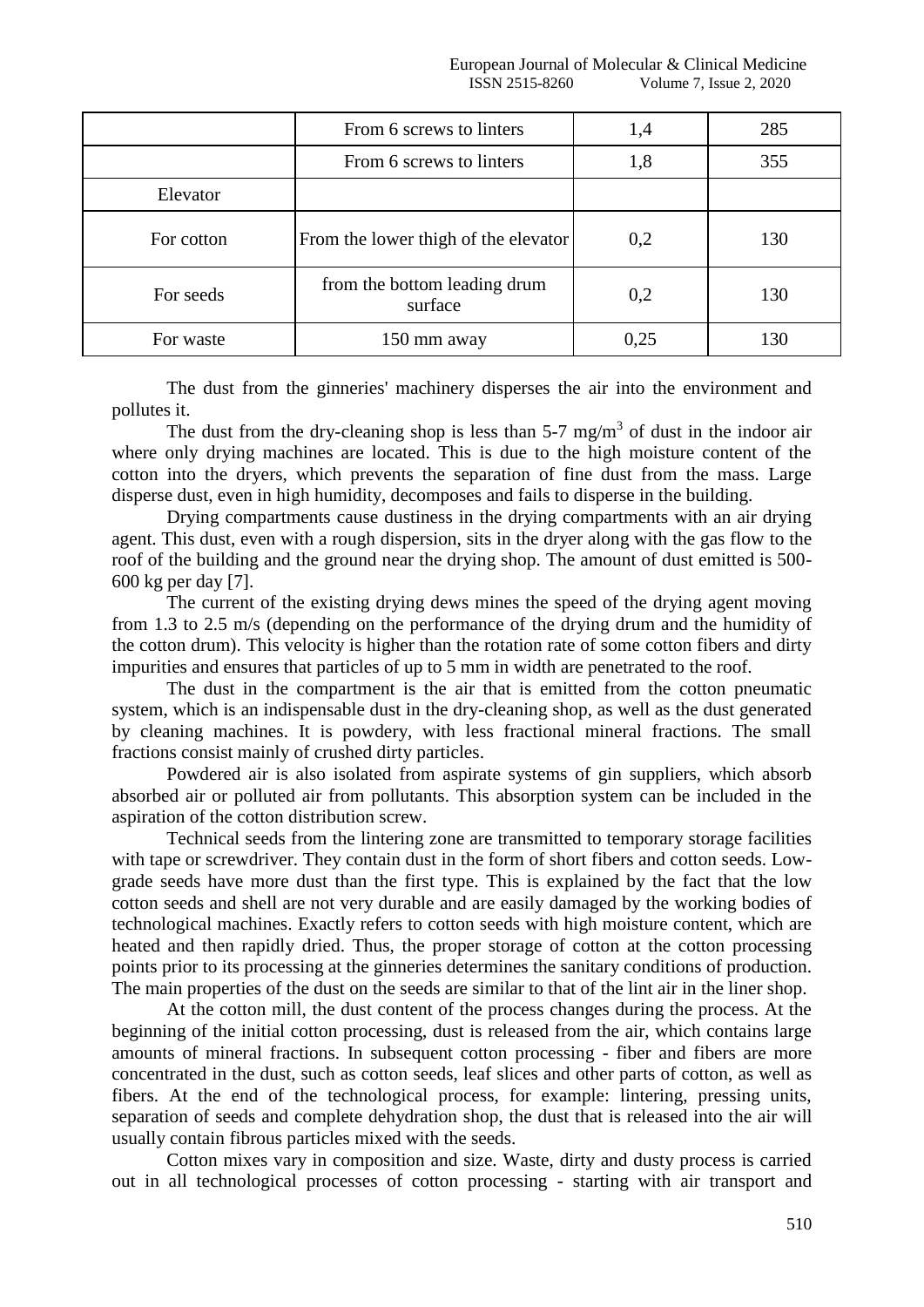finishing with the main case. Waste containing up to 14% of fiber material is considered to be irreplaceable waste and is not used.

Cotton, fiber, lint and industrial waste are the main air exits in the ginneries.

In order to identify problems that can make it difficult for cotton gin dusting, it is necessary to determine the fiber content of the powders in each process.

## **IV. RESULTS AND DISCUSSION**

As far as we know, dirty mixing machines consisting of mineral and organic fractions that have been extracted from cotton in the Waste Waste Machines also contain immature seeds (dead) and immature single seeds.

At the ginneries cotton fiber is continuously collected and processed by air transport to the processing area of a particular lot. Fiber wastes are processed for a particular type of fiber waste in a specialized plant for processing fiber waste according to the most advanced technology.

Purified fiber wastes are penetrated into penco-jute bags by types, types, varieties and groups using a screwdriver inserted into the design of the fibers.

Fiber waste cases are stored in the recycling department until pressed. Fiber 'waste is collected by hydraulic presses of a separate linearization unit with a mass of about 220 kg of waste of one type, type, grade or group according to the concentration.

Research conducted by the Republican Scientific Center for Cotton Industry allowed to determine the optimal amount of dust to be removed from the process equipment. In the course of the cotton harvesting process, a large amount of waste is emitted in all technological processes, either waste or secondary raw materials (fiber waste) or irreversible waste. It is found that only one cotton gin industry produces 150-350 tonnes of waste per year by industry type, irreversible emissions amount to 5 - 6 tonnes, and 70-90% of non-organic waste. It serves as a feedstock for the use of animal waste in feeds for agriculture [8].

Researches have been carried out at the Karasuv, Tashkent, Mustaqillik and Ginnery factories in the Tashkent region and the Metan cotton ginneries located in the Republic of Uzbekistan (Figure 1) to determine the amount of emissions from the ginneries (Fig. 1).



**Figure 1.Deterrence of fiber waste from VZP-type dust collector at the Metan Cotton Ginning Plant in Samarkand Region.**

According to the results of research. For each technological process of the ginneries, the amount of fiber discharged by pneumatic transport is kept on a 1x1 mm grid (Fig. 2).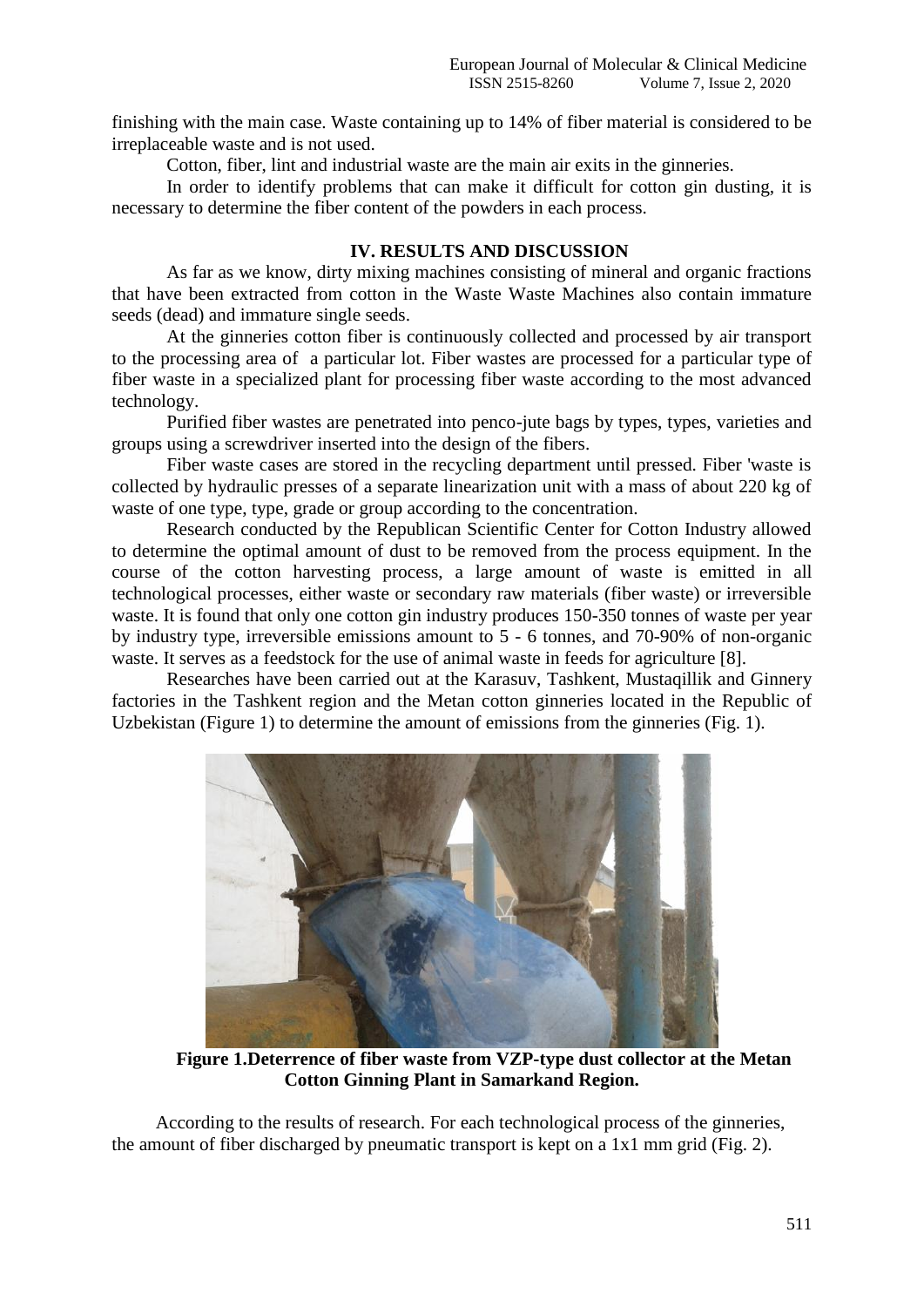

**Figure 2. The amount of fiber waste that comes out of the ginneries within 30 minutes.** 1. Methane; 2. Karasuv; 3. Plants of Mustaqillik. drying shop

It turns out that at the beginning of the process of cotton ginneries, the amount of fiber waste in the drying shop is 400g. Fiber emissions from the assembly and fitting shops range from 900 to 1200 g, which in addition to economic damage also causes damage to the atmosphere [6].

Scientific studies on the determination of fibrous emissions from dust traps into the atmosphere are when the dusting hole of the dust retainer is closed by a grid 1x1 mm (Fig. 3).



**Figure 3. Deterrence of fibrous waste from the Karasuv ginnery.**

Fiber emissions from the dust trap into the atmosphere are captured by each of our companies and analyzed in Figure 4.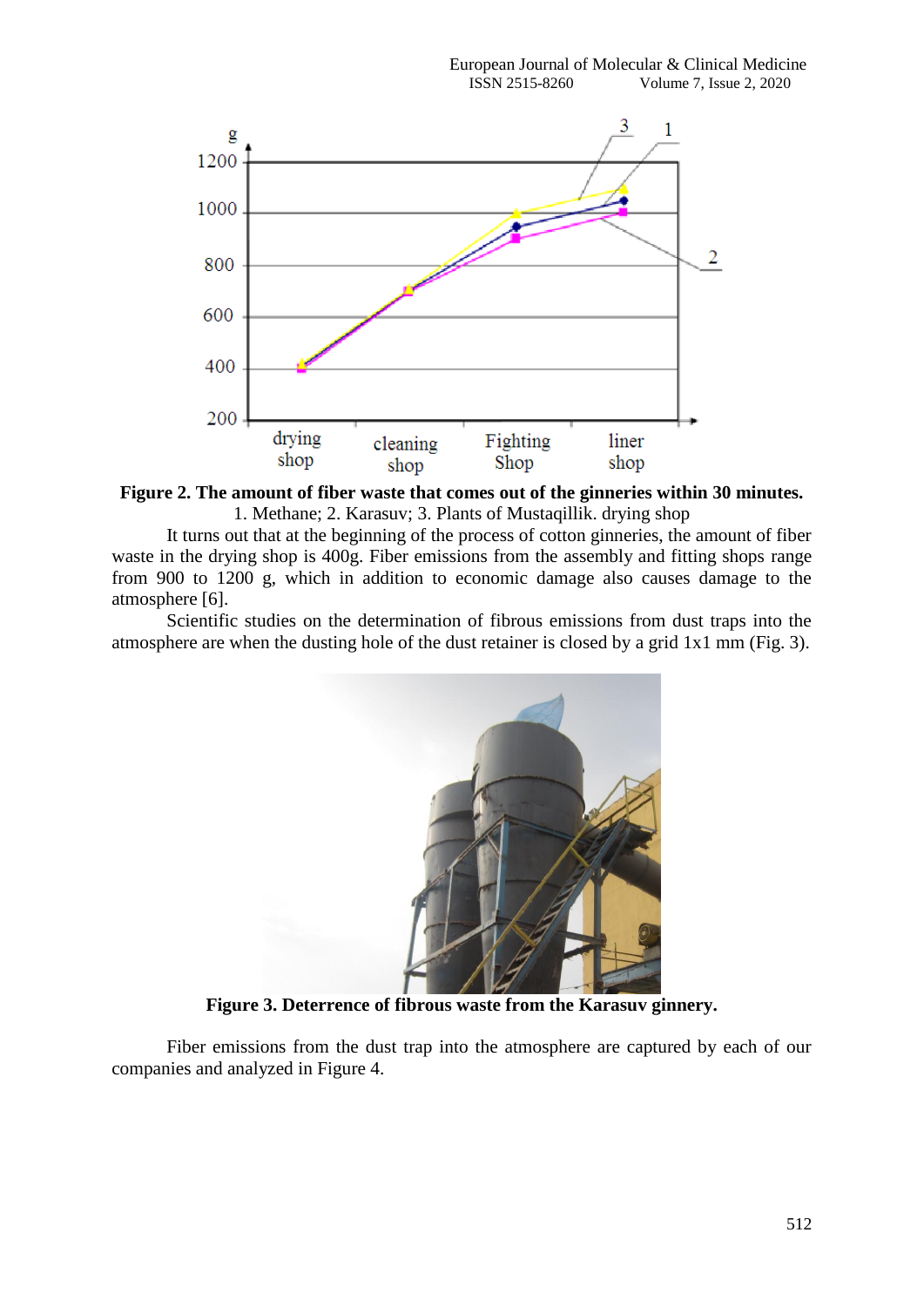

**Figure 4. Fiber emissions from dust traps into the atmosphere within 30 minutes.** 1. Methane; 2. Karasuv; 3. Plants of Mustaqillik.

As can be seen from the graph, the initial stage of the technological process is the amount of fibrous waste emitted within 30 minutes from the drying shop, 400 g, from the cleaning shop this figure is 600 g, in the welding shop 900 g and in the liner shop 1000 g. This shows that the amount of fibrous emissions in the Karasu, Mustaqillik and Metan ginneries is higher than the emissions within 30 minutes. By keeping these fibrous waste, first, reducing the damage to workers and surrounding communities, and secondly, we will have the opportunity to re-use waste emissions, and thirdly, the efficiency of the dust collectors used at the enterprise will increase [9].

The dust captures of the dust holders and the air and exhaust holes were placed on a 1x1 grid and held for 0.5 hours in the fibrous, mineral and organic dust contents of the dusty air. The results of the experiments are presented in Table 2.

| Technological<br>processes | Dust cleaning<br>from accessing<br>equipment<br>dusty waste before<br>mass, gram. | Dust cleaning<br>equipment<br>from the dust<br>collector hole<br>dusty discharge<br>mass, gram. | Dust cleaning<br>equipment<br>to the atmosphere<br>from the exit hatch<br>dusty<br>waste mass,<br>gram. |
|----------------------------|-----------------------------------------------------------------------------------|-------------------------------------------------------------------------------------------------|---------------------------------------------------------------------------------------------------------|
| 2SB-10 drying drum         | 400                                                                               | 300                                                                                             | 100                                                                                                     |
| Cleaning of UXK<br>flow    | 700                                                                               | 550                                                                                             | 150                                                                                                     |
| 4DP-130 Gin<br>equipments  | 900                                                                               | 700                                                                                             | 200                                                                                                     |
| 5LP Linter<br>equipment    | 1000                                                                              | 750                                                                                             | 250                                                                                                     |

**Table 2.: The amount of fiber waste from a ginnery**

# **V. CONCLUSIONS**

Analysis shows that up to 20-30% of the dust particles in the air are absorbed into the air, causing pollution to the atmosphere. So, we need to take measures to collect fiber. Currently, cotton ginneries are continuously collecting fibers from the bottom of the dust collectors through sacks during the cotton processing of a particular installment.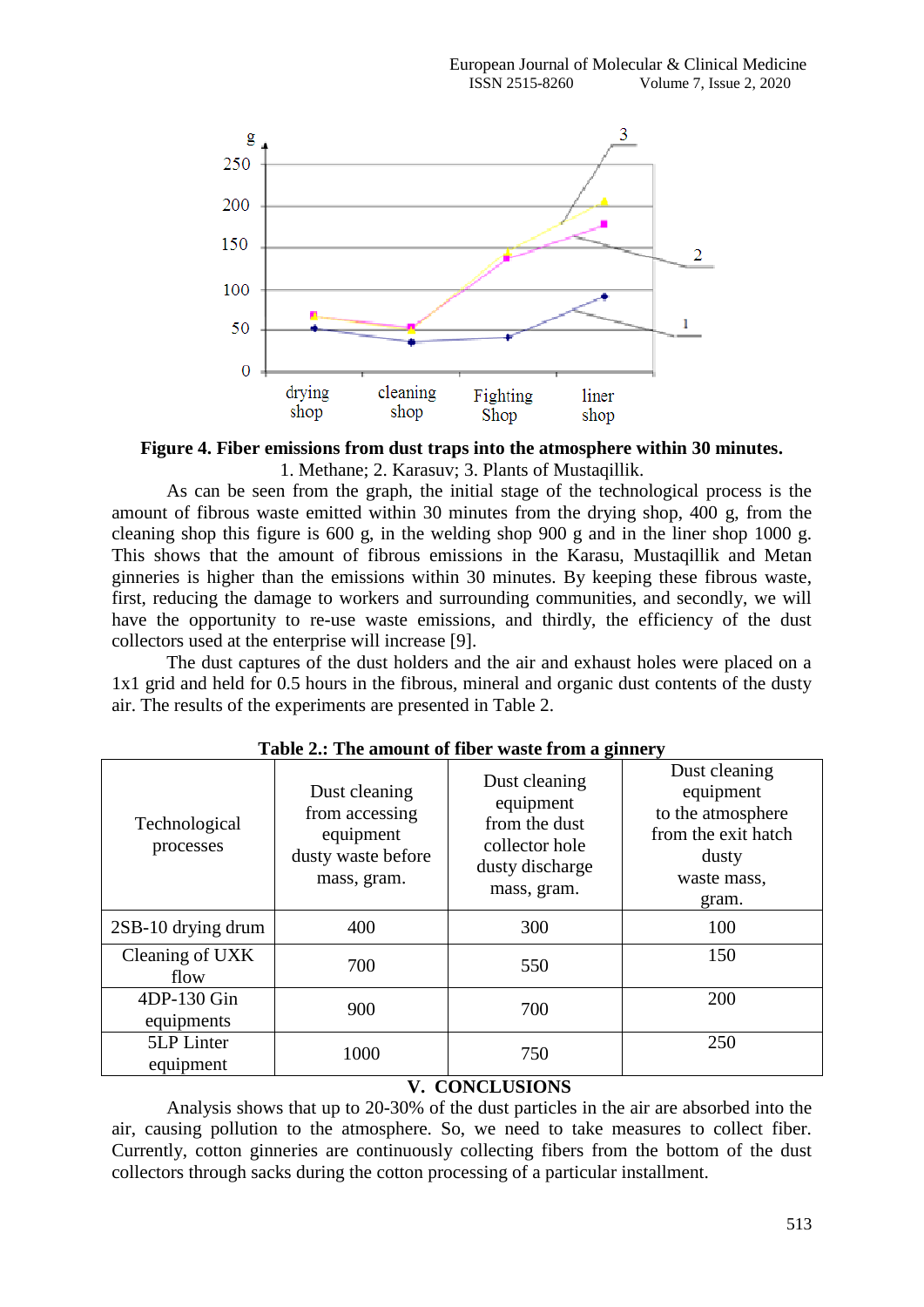Fiber wastes are collected by hydraulic presses of a separate linearization unit with a mass of about 220 kg of waste of one type, type, grade or group. This requires hard work.

From the results we can see that the waste from the ginneries is high in fiber content. If this equipment is developed, it may also increase the efficiency of cleaning dust collectors. In addition, technological waste can be retained and reused as a waste.

## **REFERENCES**

- [1] Usmankulov, A. K. (2014). Experimental research of thermophysical properties of the raw cotton and its components. Izvestiya Vysshikh Uchebnykh Zavedenii, Seriya Teknologiya Tekstil'noi Promyshlennosti, (1), 33–36.
- [2] Galitsky R.R. Equipment for grain processing enterprises. Moscow., Kolos, 1982, 288 pp.
- [3] V. Kuznetsov, S. Denisov. Pneumotransport of woodworking enterprises. Bratsk State Technical University. Bratsk., 2007.
- [4] K. Hoganson, D. Gross. PatentUSA. Variable speed drive for pneumatic transport system. US 7,950,879 B2. 05/31/2011.
- [5] Baydyuk P.V., Khozhiev M.Kh. Methodology for determining hydraulic pressure losses in a horizontal working pipeline of a pneumatic conveying system for raw cotton. // R.Zh. Cotton industry. 1992. No. 2.С. 8-9.
- [6] Ilkhom, A., Muksin, X., Orof, A., & Ruxsora, K. (2019). The composition of releasing passion of dusty in the process of pat. International Journal of Engineering and Advanced Technology, 8(3 Special Issue), 279–283.
- [7] Usmankulov, A. K., Sadikov, F. S., Norboev, U. A., & Abbazov, B. T. (2020). Improvement of the method of heat calculation of the drum dryer for cottonraw. International Journal of Advanced Science and Technology, 29(7), 2117–2127.
- [8] Muksin, K., Ilkhom, A., & Javlon, K. (2019). A new technology for dust removal from cotton processing. International Journal of Recent Technology and Engineering, 8(3), 583–586. https://doi.org/10.35940/ijrte.B2073.098319
- [9] Abbazov, I., Sarimsakov, O., Khodjiev, M., & Mardonov, B. (2018). Effective Cleaning of Cotton Waste Produced at Cotton Cleaning Factories. American Journal ASCIT Communications, 5, 22-28.
- [10] B. Sapaev, A.S. Saidov, I.B. Sapaev. p-n junctions obtained in  $(Ge_2)_x(GaAs)_{1-x}$ varizone solid solutions by liquid phase epitaxy//Semiconductor Physics, Quantum Electronics & Optoelectronics, 2005. V. 8, N 4. P. 33-34.
- [11] Sh.A. Mirsagatov, I.B. Sapaev. Photoelectric and Electrical Properties of a Reverse -Biased p-Si/n-CdS/n<sup>+</sup>-CdS Heterostructure//Inorganic Materials, 2014, Vol. 50, No. 5, pp. 437–442.

### **AUTHORS PROFILE**



Khodjiev Muksin Tadjievich was born on November 29, 1957 in Kokand, Ferghana region, in the educated family. In 1975 he entered the Tashkent Institute of Textile and Light Industry. He began his career at the Scientific Laboratory of Cotton Initial Processing from 1980. In 1989, he began his career in the Technology of Textile Materials and Pre-Raw Materials Processing Specialist Candidate of technical sciences.1998 PhD in technical sciences on textile materials technology and initial processing of raw materials was. Today Rector of Gulistan State University.